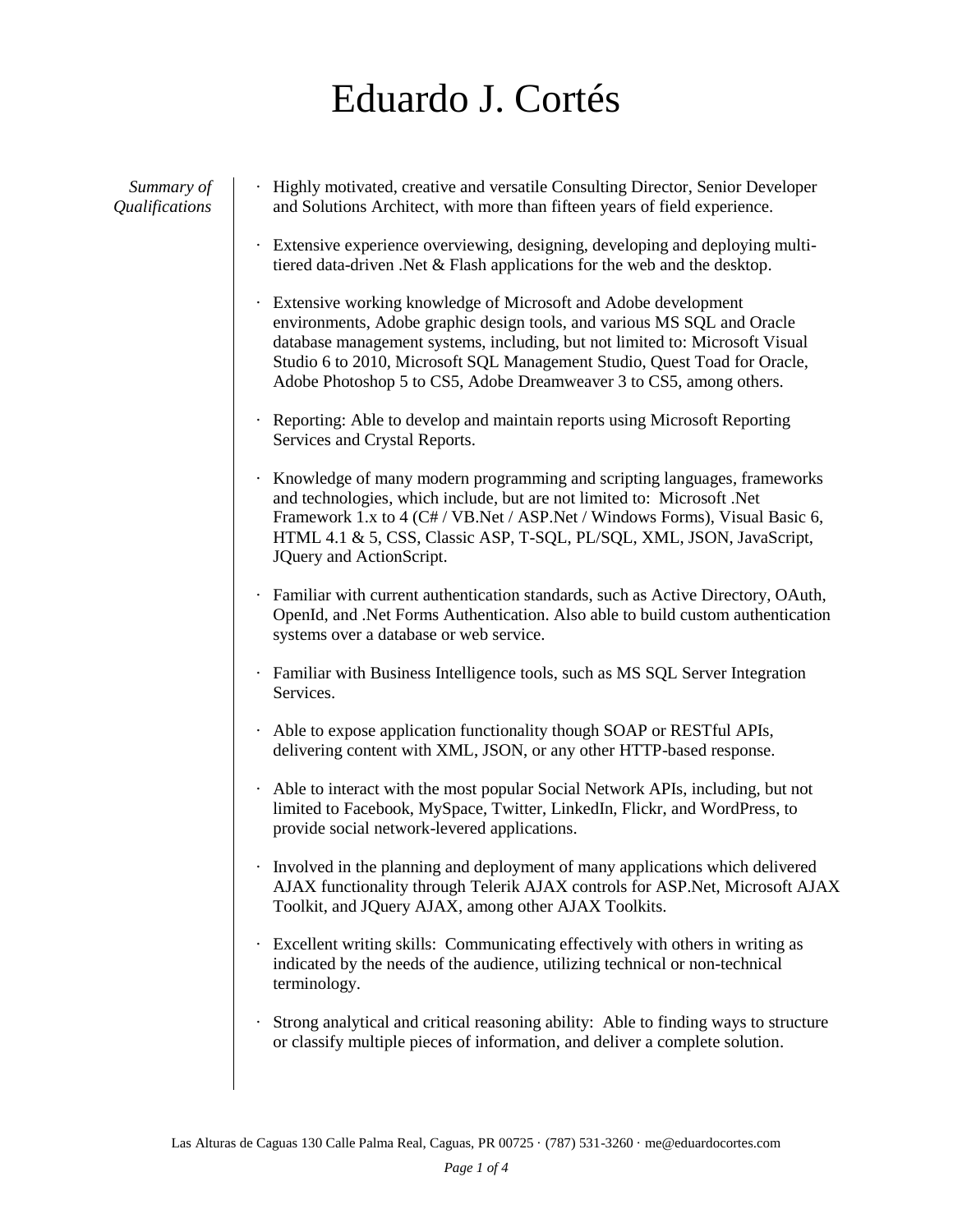| Professional   | Net Presence, San Juan, PR                                                                                                                                                                                                                                                                                                                             | November 2000 to December 2011                                                                                                                                                                                                         |
|----------------|--------------------------------------------------------------------------------------------------------------------------------------------------------------------------------------------------------------------------------------------------------------------------------------------------------------------------------------------------------|----------------------------------------------------------------------------------------------------------------------------------------------------------------------------------------------------------------------------------------|
| <b>History</b> | Consulting Director / Senior Developer / Systems Analyst                                                                                                                                                                                                                                                                                               |                                                                                                                                                                                                                                        |
|                | Evolved in the company from Web Designer, Lead Web Developer, Senior<br>Solutions Developer, to finally, Consulting Director.                                                                                                                                                                                                                          |                                                                                                                                                                                                                                        |
|                | As a Consulting Director, while developing applications at a Senior Level, was<br>responsible for the coordination and follow-up of most of the company's<br>information technology efforts, including, but not limited to the management and<br>supervision of the company's software development team, and leading<br>programming projects, such as: |                                                                                                                                                                                                                                        |
|                | $\checkmark$ An Appraisal Management System for the BBVA, which was a business-<br>critical development. Was responsible for leading the team into a successful<br>deployment, and the development of the graphic interfaces, reports, and<br>further customization of the application.                                                                |                                                                                                                                                                                                                                        |
|                | $\checkmark$ Coordinated the implementation of a robust, brand-new .NET security system<br>for BBVA online banking, which interfaced with a JSP/Oracle/DB2 back-end,<br>along with a multi-factor authentication system. Also, responsible for leading<br>the web development team and the senior .NET development team to achieve<br>the goals.       |                                                                                                                                                                                                                                        |
|                | As a Systems Analyst / Senior Solutions Developer, was involved in the resource<br>allocation, planning, architecture design, development process and/or deployment<br>of many applications, including, but not limited to:                                                                                                                            |                                                                                                                                                                                                                                        |
|                | messages over a SOA.                                                                                                                                                                                                                                                                                                                                   | $\checkmark$ An online prescription system for PICA, which interfaced with equipment in<br>medical facilities and pharmacies, and communicated using X12/NCPDP                                                                         |
|                | CRM modules, Business Process Management applications, Data<br>applications, and Help Desk implementations for BBVA.                                                                                                                                                                                                                                   | $\checkmark$ Over 10 business-critical applications for BBVA Puerto Rico, including:<br>Warehousing, Due-Diligence applications, Appraisal Management                                                                                  |
|                | Windows Service bridge, and an Oracle/DB2 back-end.                                                                                                                                                                                                                                                                                                    | A multi-part Due-Diligence system for BBVA, with an ASP.NET front-end, a                                                                                                                                                               |
|                | $\checkmark$<br>satisfaction indexes.                                                                                                                                                                                                                                                                                                                  | A multi-tiered CRM application for Mitsubishi Motors of Puerto Rico, which<br>provided ways to interact with Mitsubishi dealerships, guided the customer<br>through their vehicle's maintenance, and provided the dealer with customer |
|                | mini-portal to access them was created.                                                                                                                                                                                                                                                                                                                | A single sign-on system for many existing SaaS business-critical applications<br>for BanCoop, which aim was to solve multiple security issues on their<br>previous authentication system. All the applications were modified, and a    |
|                |                                                                                                                                                                                                                                                                                                                                                        | Ultra-fast development of a full CMS-driven DHTML & Flash website, and                                                                                                                                                                 |

Eduardo J. Cortés · (787) 531-3260 · me@eduardocortes.com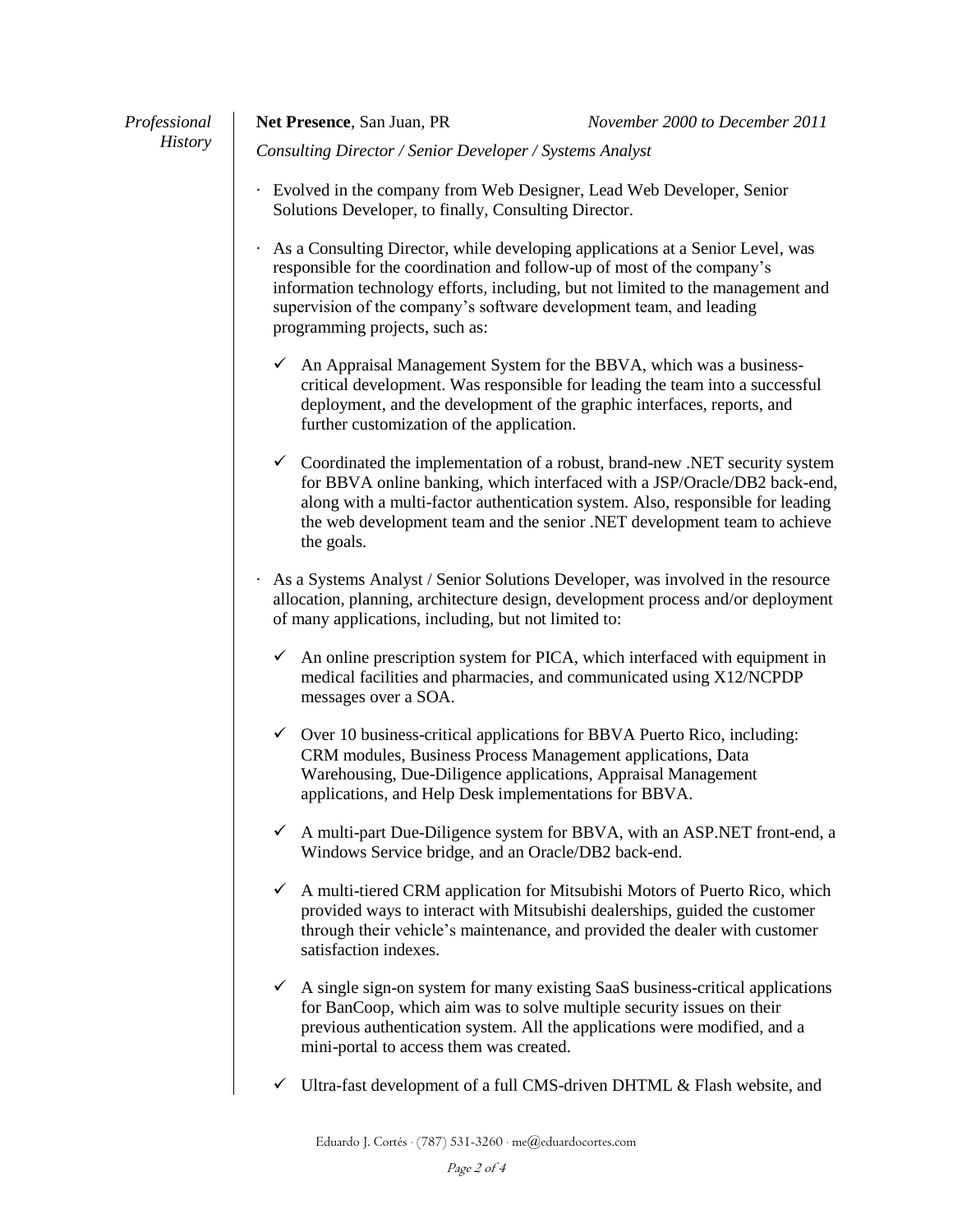its matching custom CMS, for BanCoop.

- $\checkmark$  A .NET mobile application for Paytrix Corporation that allows company customers the ability to bill their clients through their mobile phones. The payment mechanism allows ACH and credit card transactions.
- $\checkmark$  SOAP .NET Web Services that interfaced with an MS SQL database to expose functionality for user validation and accept payments for Paytrix Corporation.
- $\checkmark$  RESTful .NET Web Service that interfaced with an Oracle database to serve car loan contracts in PDF format for BBVA.
- $\checkmark$  A medical insurance patient profile & claims management system for PharmPix Corporation.
- $\checkmark$  A Windows-Forms car loan calculator for BBVA de Puerto Rico.
- $\checkmark$  A single-sign on mechanism for many PharmPix SaaS applications, which included a management portal, and installation / deployment documentation.
- $\checkmark$  A mobile application, which provided delivery scheduling, tracking and inventory control for Red Bull truck drivers.
- $\checkmark$  A very specialized reservations & reporting application for the Conservation Trust of Puerto Rico.
- · Involved in the planning, resource allocation, development and/or deployment of more than 50 different web applications, static and dynamic multi-media web sites, including, but not limited to: BBVA of Puerto Rico,  $20<sup>th</sup>$  Century Fox of Puerto Rico, Hyundai of Puerto Rico, Mitsubishi Motors of Puerto Rico, La Editorial UPR, PICA, PharmPix, BanCoop, Fideicomiso de Conservación, Ricky Martin Foundation, Red Bull, Editorial Santillana, and Lotería Electrónica de Puerto Rico.
- · Involved in MovieLine / MovieTime magazine artwork design, utilizing Adobe Graphic Design Suites.

**ETByte.Net**, San Juan, PR *December 1999 to November 2000*

*Programmer / Tech Support*

- · Involved in the development, deployment, and maintenance of HTML and Flash websites and applications, including Energizer / Susan Soltero's Weather Website, Department of Health Main Website and "Interactive Online System".
- · Developed a Classic ASP Quiz Application and Flash BMI calculators for the Department of Health "Interactive Online System".
- · Offered technical ISP-related customer support and troubleshooting, assisting the